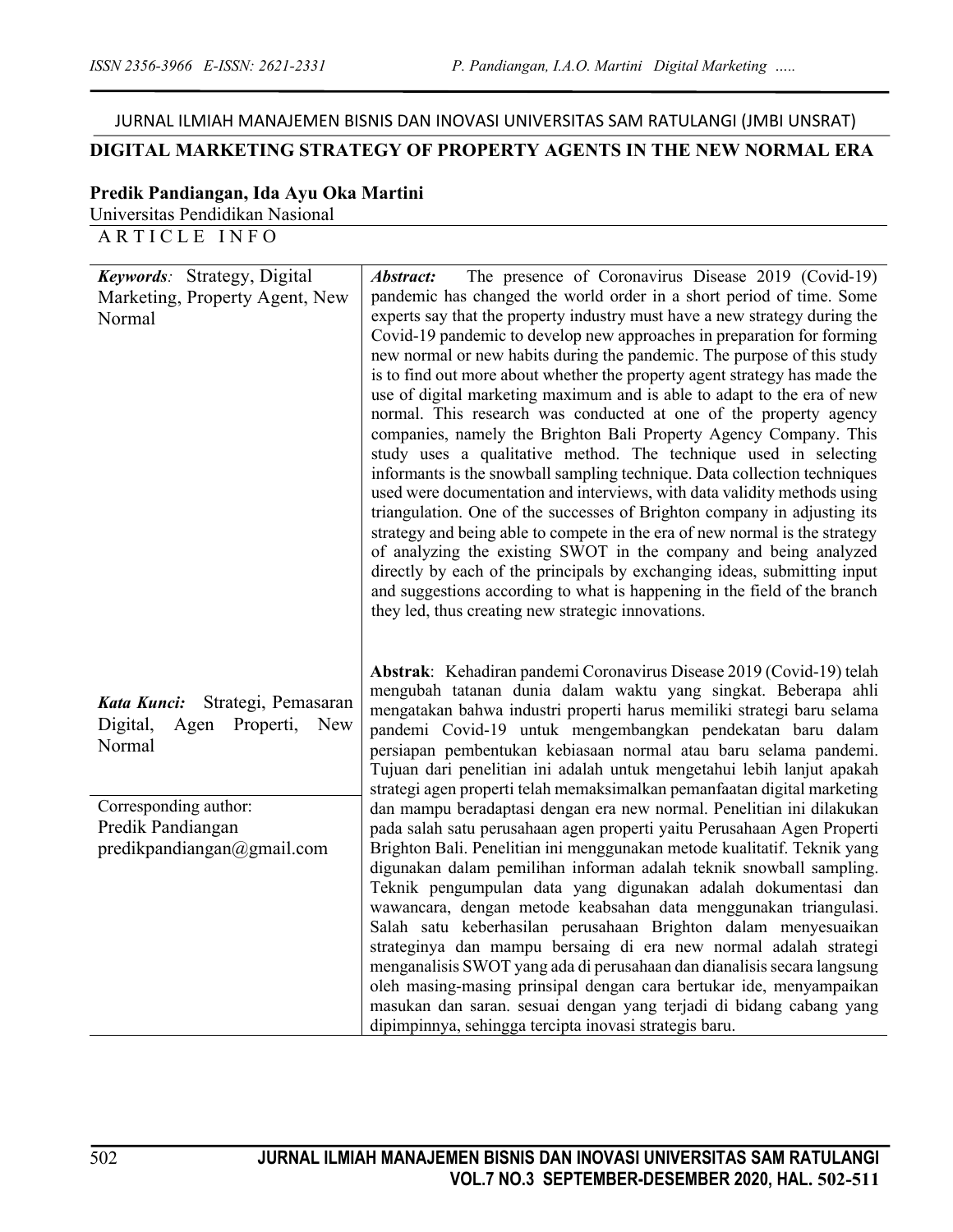#### **INTRODUCTION**

Coronavirus Disease 2019 (Covid-19) pandemic has paralyzed various sectors. Apart from health, the economic sector has a serious impact in several countries, especially in Indonesia. One of the efforts to support economic improvement is through the property sector. As stated by the Minister of Public Works and Public Housing (PUPR), BasukiHadimuljono, the property sector is one of the sectors that will able to raise the economy that has a large multiplayer effect by moving other industries such as building materials, architectural business, interiors, furniture. Etc(Rumah.com, 2020).

Property has become a basic human need that everyone wants to own privately. Apart from being a basic human need, property is also used for investment. In general, from 2019 to early 2020 in January to mid-March, according to AriefRahardjo, Director of Strategic Consulting Cushman & Wakefield, the property market has improved, as shown by the absorption and occupancy rates of all property sectors (residential, office, mall, and industrial areas) began to increase. March 2020 was the beginning of the pandemic of Covid-19 hit Indonesia, resulting in the imposition of large-scale social restrictions (PSBB) to stop the spread of the virus. Therefore, activities outside the house are restricted, offices, places of worship, schools, entertainment places, shopping centers, and so on are on average closed and many activities must be done from home by utilizing online technology (Rumah.com, 2020). The same thing was also conveyed by the Senior Associate of MarkPlus, Inc., IrfanSetiawan, stated that in the midst of the Large-Scale Social Restrictions (PSBB) period, the dominance of interaction through digital platforms was the choice of the community compared to interactions offline even though the majority was still one-way communication (Mayasari, 2020).

It is inevitable that society has to adjust to conditions that are not usually done. Thus the community is faced with a new life order or a new normal. New normal is a change in behavior to continue carrying out normal activities but coupled with the implementation of health protocols to prevent transmission of Covid-19. The principle of the new normal is to be able to adapt to life patterns. In the concept of new normal, life activities will be returned to their pre-Covid-19 conditions where people are required to adapt to new habits and must implement protocols for preventing virus transmission in every activity that involves many people (Palallo, 2020).

In general, people will often use technology to find information as a consideration for getting or buying something that is needed. One way to attract these people is to take advantage of digital marketing. Digital marketing is a medium that is used as a platform for building the brand image of a company or product and also supports the sales function of target consumers (Putra & Darma, 2019). With the development of the world of information technology and the internet, a business owner should make changes in implementing strategies in their business by taking advantage of developments in information technology and the internet. Many business owners, especially those engaged in services or marketing, experience delays in marketing their products, and this has an impact on the development of the business (Saputra, 2017). Especially for property industry players, some experts say that the property industry must have a new strategy during the Covid-19 pandemic to develop a new approach as an initial preparation to form a new normal or new habit during the pandemic (Leonard, 2020).

Strategy is a planned set of actions that managers use to make the best use of the company's core resources and competencies to gain a competitive advantage. When developing a strategy, managers start by examining the specific strengths and weaknesses of the company. They then analyze the specific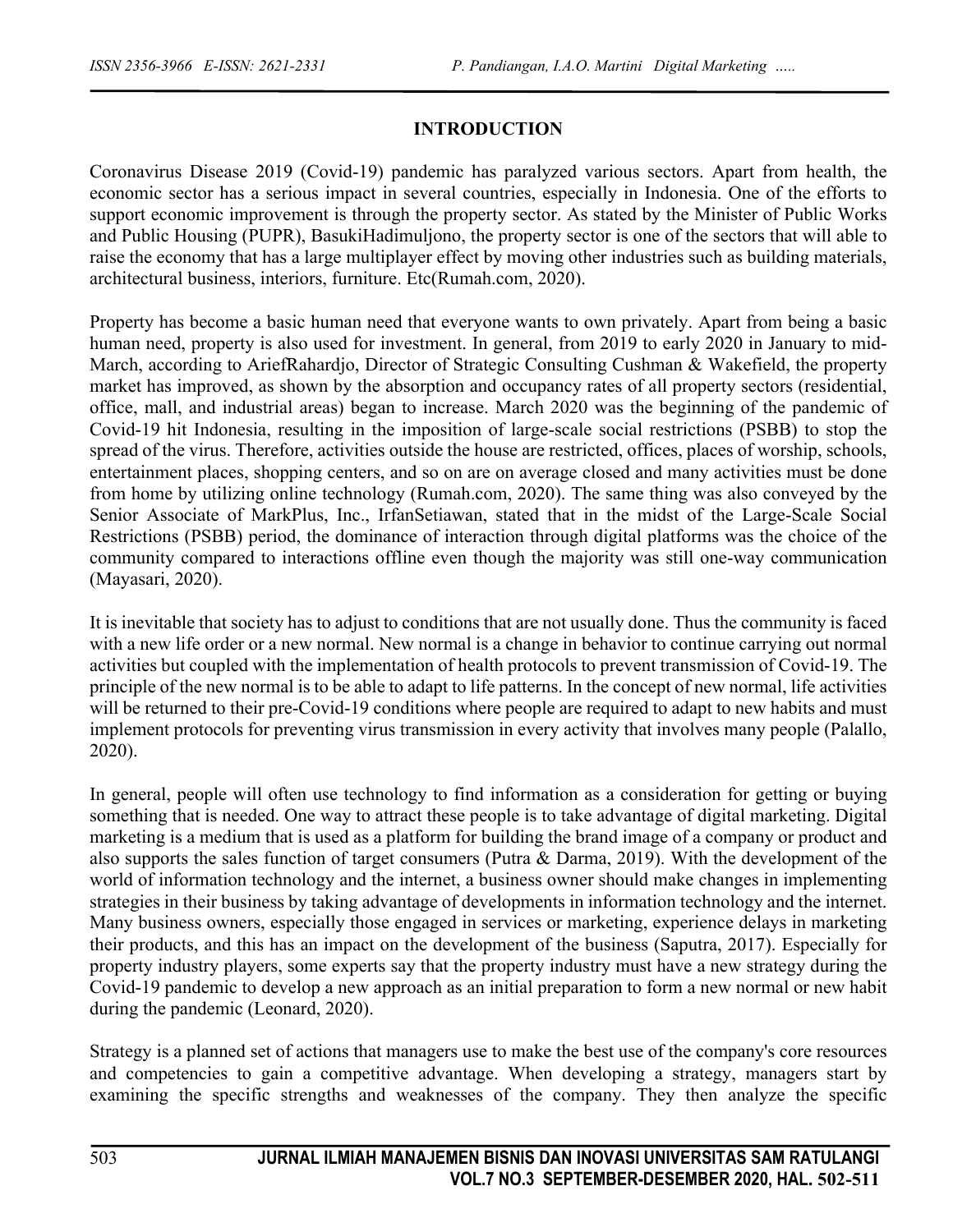opportunities and challenges facing the company. Once they understand the company's strengths, weaknesses, opportunities, and threats, the manager then decides (Cavusgil, Knight, & Riesenberger, 2017). Meanwhile, according to the book (Wheelen, Hunger, Hoffman, & Bamford, 2018) strategic management is a set of managerial decisions and actions that help determine the long-term performance of an organization. This includes environmental scanning (both external and internal), strategy formulation (strategic or long-term planning), implementation strategy, also evaluation and control. Apart from that, the successful achievement of an organization for the ethical leadership of the company-led must be based on organizational beliefs (Sarmawa, et al. 2020).

Apart from being required to have a new strategy during the pandemic, property agents are also faced with challenges by competing with other property agents. In the book "Property Law" a broker/property agent or trade intermediary is someone who has special expertise in the property sector as evidenced by a certificate issued by an accredited certification body that carries out activities as a buying and selling intermediary, rental intermediary, research and study, marketing, as well as consultation and information dissemination (Harjuno, 2016). There have been many property agents scattered throughout Indonesia, as evidenced in the news published by tribun-bali.com, Jakarta, namely The Biggest AREBI Real Estate Summit 2019 held by the Indonesian Real Estate Brokers Association (AREBI). During the event, it was also stated that there were 1,245 property agents that were also members of AREBI. During the 2002 to 18 November 2019 period, AREBI has conducted training with a total of 4,240 participants. Meanwhile, participants of the competency test certification for the Indonesian Property Brokerage Professional Certification Institute (LSP) from 2016 to 2019 were 1,836 participants (Tribun-bali.com, 2019). Hartono Sartono, Chairperson of the Arebi DPP also said that there were around 30,000 property agents conducting property buying and selling transactions. The number of foreign brokers using the Indonesian name that operates is also very large, especially in Bali, Lombok, and Labuan Bajo areas (Hutauruk, 2018). With many property agents in Indonesia, especially in Bali, Bali is one of the areas that has its own appeal and targets for investors to invest in the midst of the Covid-19 pandemic.

This is interesting to research, with the number of property companies and property agents in Indonesia, especially in Bali. Bali is an area that has its own charm for property business owners because of its tourism support (Nahal, 2019). This research was conducted at the Brighton Property Agency Company. Where the Brighton Company, which can be said to be a young company, is able to adapt to the new normal. Currently, in the middle of the pandemic, people's behavior has shifted to the era of new normal, property companies and property agents are required to make online sales and adjust to new strategies in the era of new normal. Property companies and property agents are also expected to have their own creative and innovative strategies, especially in digital marketing, so they can compete with competitors by utilizing online media that can reach all visitors online.

### **THEORITICAL BASIS**

### **Strategy**

Strategy is a planned set of actions that managers use to make the best use of the company's core resources and competencies to gain a competitive advantage. When developing a strategy, managers start by examining the specific strengths and weaknesses of the company. They then analyze the specific opportunities and challenges facing the company. Once they understand the company's strengths, weaknesses, opportunities, and threats, the manager then decides (Cavusgil, Knight, & Riesenberger, 2017): a. Which target customers.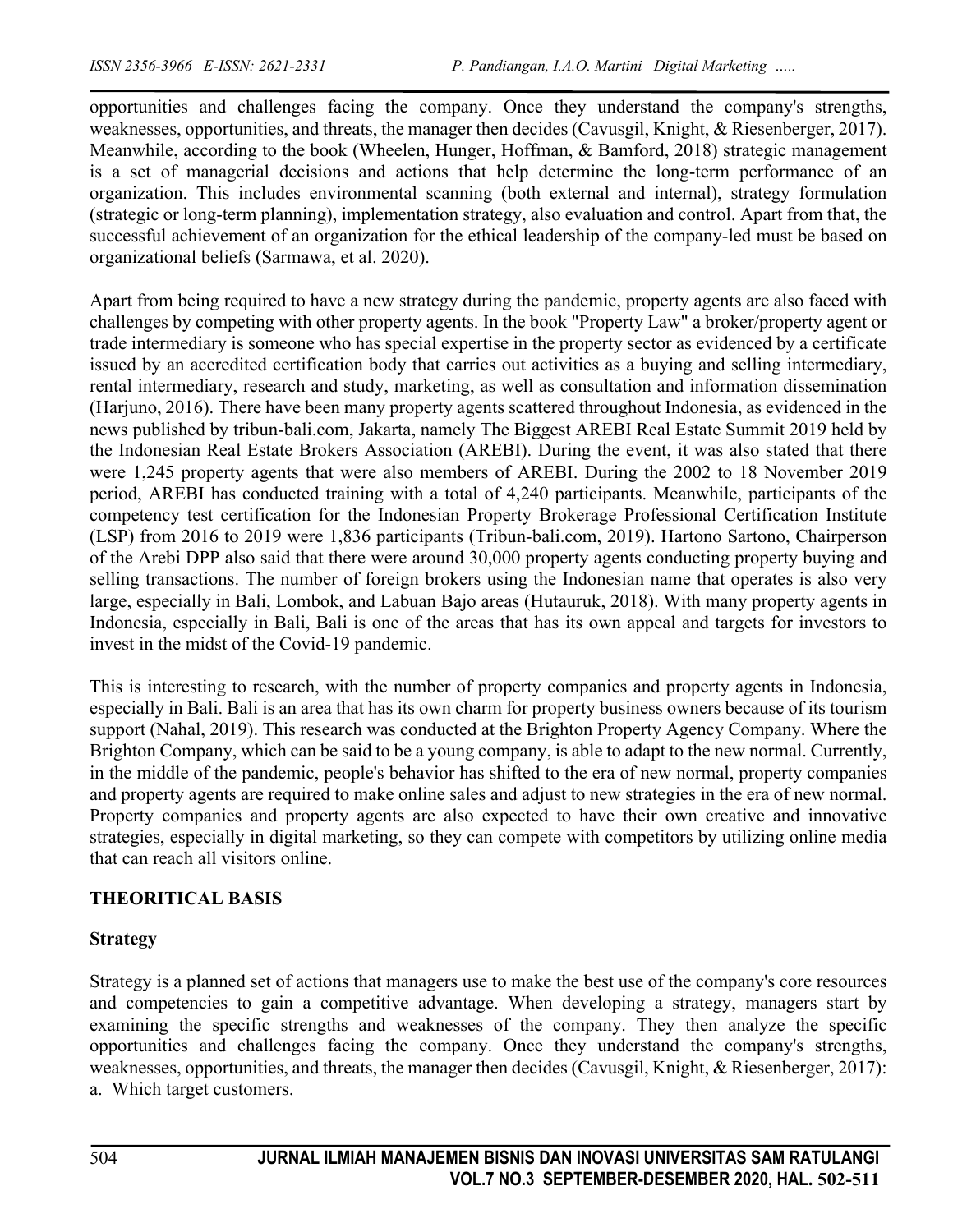- b. What product lines are offered.
- c. The best way to deal with competitors.
- d. How to generally configure and coordinate company activities around the world.

According to the book (Thompson, Peteraf, Gamble, & Strickland, 2016), strategy is about competing differently from competitors doing what competitors don't or, better yet, doing what they can't! A company strategy is a series of actions that managers take to outperform the company's competitors and achieve superior profits. The goal of a well-crafted strategy is not just temporary competitive success and profits in the short term, but rather the kind of lasting success that can support growth and secure the company's longterm future. Achieving this requires making managerial commitments to well-considered options for how to compete.

#### **Strategic Management**

Strategy is a plan about a series of maneuvers, which includes all the elements that are visible and invisible, to ensure the success of achieving goals(Huseini & Hutabarat, 2006). Meanwhile, according to strategic management (Pearce & Robinson, 2008), strategic management is a set of decisions and actions that result in the formulation and implementation of plans designed to achieve the goals of a company. According to the book (Wheelen, Hunger, Hoffman, & Bamford, 2018)strategic management is a set of managerial decisions and actions that help determine the long-term performance of an organization. This includes environmental scanning (both external and internal), strategy formulation (strategic or long-term planning), implementation strategy, and evaluation and control.

#### **Digital Marketing**

Digital marketing is a medium that is used as a platform for building the brand image of a company or product and also supports the sales function of target consumers(Putra & Darma, 2019). Therefore, someone who applies digital marketing must have an innovative way of thinking to develop all the existing potential, where later this innovation can compete and be accepted in the community (Kasali, 2017; Handika, Maradona and Darma, 2018).

The purpose of digital marketing is to maintain a communication process with customers, where customers get information about products, characteristics, prices, and terms of sale. Currently, promotion via the internet is very helpful and it is necessary to use available tools and innovations to be able to properly implement promotional services which will ultimately lead to business success (Darma, 2019). Before making a purchase, people often look for information on products to be purchased via the internet.

#### **Competitive Advantage**

Competitive advantage is a set of factors that differentiates a company from its competitors and gives it a unique position in the market so that it is superior to its competitors (Zimmerer & Scarbourourough, 2008). The essence of strategic management is to achieve and maintain a competitive advantage over competitors. A company is considered profitable in achieving a competitive advantage if the company can earn a profit above the industry average profit (Walker & Madsen, 2016). Competitive advantage is also defined as the advantage that occurs when a business unit acquires or develops an attribute or combination of attributes that makes it able to surpass its competitors (Nashiruddin, 2019). On the other hand, the competitive advantage according to Kim &Mauborgne (2005) states that there are two oceans in a competitive market, namely the Red Ocean and the Blue Ocean. The Red Sea is a market in which the boundaries of industrial space and the rules of competition are known. Whereas blue oceans are the creation of market space without competitors, therefore competition in these oceans is irrelevant because of the rules that shape the game.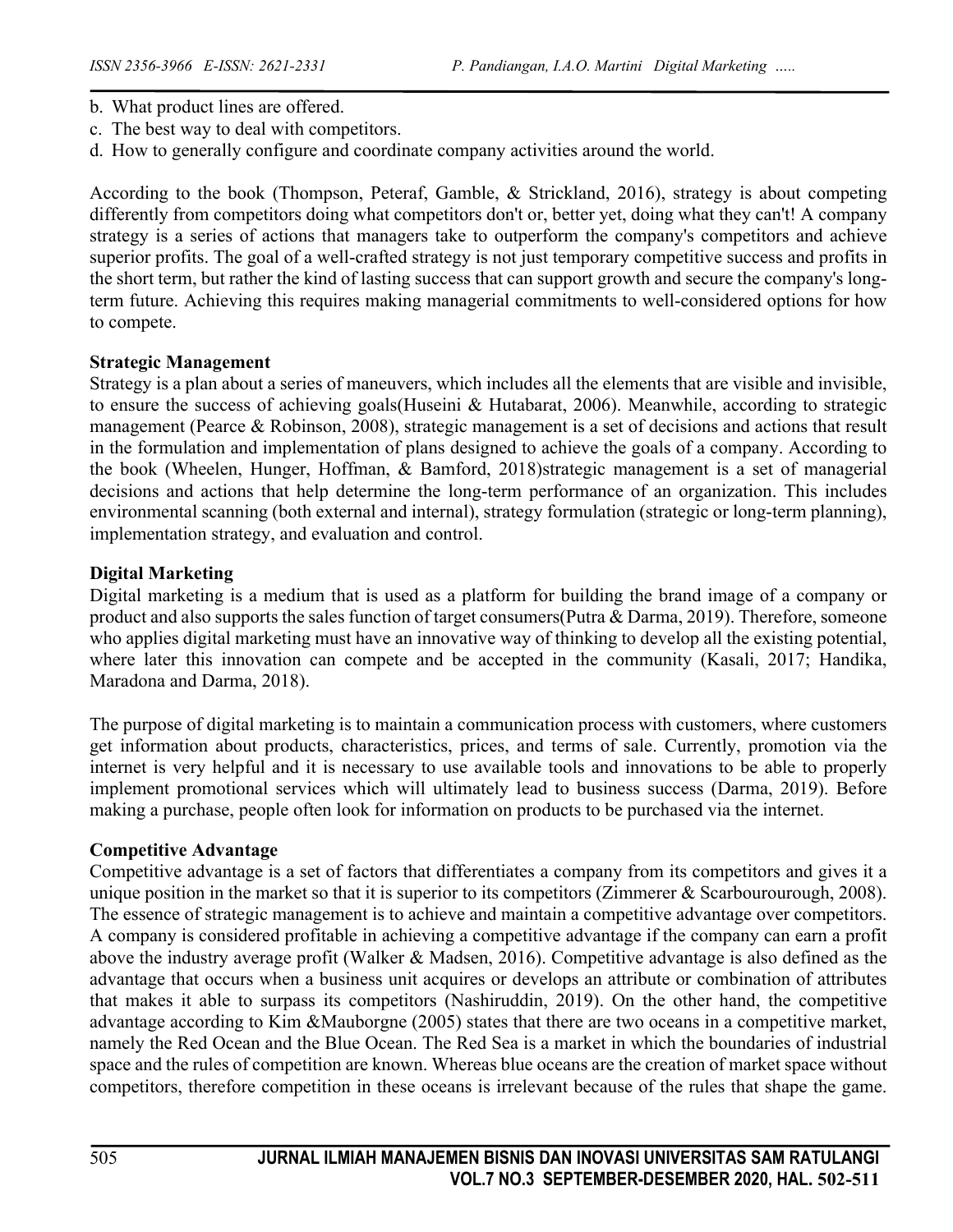The main objective of this strategy is to achieve a sustainable competitive advantage, which in turn will result in superior profit and profit growth (Hill, Jones, & Galvin, 2004).

### **Property**

In the book titled "Property Law" by Harjuno (2016), property is any physical or intangible physical object owned by a person or together with a group or belonging to a legal entity. The word property comes from English, namely "property" which means something that can be owned by someone. In Indonesia, the term "property" is synonymous with real estate, houses, land, shop houses, buildings, or warehouses. Later, the term property shifted from its original meaning to be more specific to the definition of immovable property (land/building).

### **Property Agent**

The book "Property Law" also describes property brokers/agents. Property broker/agent or trade intermediary is someone who has special expertise in the property sector as evidenced by a certificate issued by an accredited certification body. Property brokers can work alone or work under the auspices of a property trading brokerage company. A property trade intermediary company or a property brokerage company is a business entity that carries out activities as an intermediary for sale and purchase, rental intermediary, research and study, marketing, as well as consulting and dissemination of information relating to property based on orders from the assignor as regulated in a written agreement. Currently, property brokerage activities are regulated in the Regulation of the Minister of Trade of the Republic of Indonesia No. 33/M-DAG/PER/8/2008 concerning Property Trade Intermediary Companies (Harjuno, 2016).

#### **New Normal**

The term new normal is a concept from the World Health Organization (WHO) which refers to a different normal condition from pandemic pre-Covid-19. New normal is a change in behavior to continue carrying out normal activities but coupled with the implementation of health protocols to prevent transmission of Covid-19. The principle of the new normal is to be able to adapt to life patterns. In the concept of new normal, life activities will be returned to their pre-Covid-19 conditions, where people are required to adapt to new habits and must implement virus transmission prevention protocols in every activity that involves many people (Palallo, 2020).

#### **RESEARCH METHODS**

This study uses a qualitative method with a descriptive approach that is intended to provide information. This qualitative research was conducted in order to find out more clearly about the existing problems. The problems in this research will develop in accordance with the information obtained in the field. This research was conducted at the Brighton property agency, while the reason is that Brighton is a relatively young property agent company that was founded in 2011. Given that many property agent companies have been established in Indonesia, especially in Bali. Thus seeing the conditions of the Covid-19 pandemic as well, how is the strategy of this young company to be able to compete with other companies in the middle of pandemic and with changes in behavior that have led to increased use of current digital and online technology in the new normal era, also to know how can companies be able to make the most of digital marketing.

The data collection used in this study was the data validity using triangulation through in-depth interviews and documentation such as recordings, photos after interviews, and video calls. Informants in research are people or actors who really know and master the problem and are directly involved with the research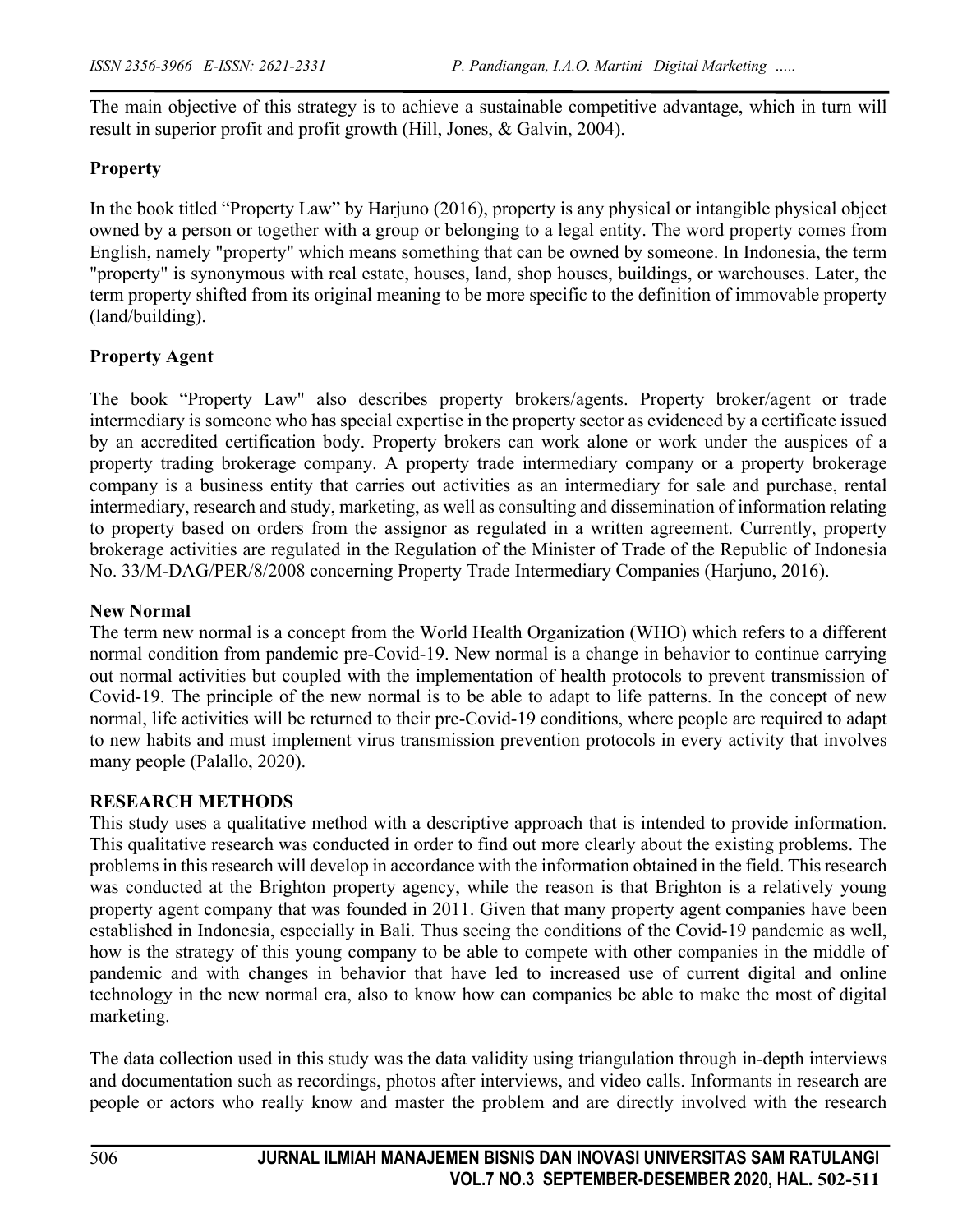problem. In this study, the technique used in selecting informants was the snowball sampling technique. The informants in this study were principals and property agents in the Brighton Company and property buyers. After that, the data that has been collected in classification then moves towards forming conclusions. The data analysis process is based on simplification and interpretation of data carried out before, during, and after the data collection process. This process consists of three interrelated sub-processes, namely data reduction, data display, and conclusion drawing/verification(Miles & Huberman, 1992).

### **RESEARCH RESULTS & DISCUSSION**

### **Strategy Application of Brighton Property Agency Company in the New Normal Era**

During the pandemic, unpredictable life behavior occurs so fast, therefore people must be able to adapt to change. The Covid-19 pandemic also requires people as well as the world to be aware of the importance of digital technology and must be able to adapt to change. If it is related to the business of a company by looking at the times, technological advances and changes in the new normal life order that is very rapid at this time, the focus of the company is the need for changes in strategy and creating new innovations in order to be able to compete and adapt.

According to Lewin (1951), change occurs because of the emergence of pressures on organizations, individuals, or groups. Lewin concluded that while the driving force would be met with resistance to change, change could occur by strengthening that driving force or weakening resistances. From there, Lewin formulated the steps that can be taken to process change, namely unfreezing, changing, and refreezing. Unfreezing is a process of awareness about the need or the need to change. Changing is a step in the form of action, both strengthening the driving forces and weakening resistances. Refreezing is an effort to bring the organization back to a new balance (a new dynamic equilibrium) (Taufik&Warsono, 2020).

From the results of this research, changes made by the Brighton Property Agency Company are trying to improve innovation and strategy through a one management system by utilizing digital marketing or online media to adapt and be able to compete in the middle of the pandemic situation.

### **Brighton Property Agency Strategy in Utilizing Digital Marketing in the New Normal Era**

From the results of research conducted, the digital marketing strategy has become the focus of the Brighton Company to be developed and innovated in the era of new normal. The digital marketing system of Brighton Property Agency attracts clients through the Brighton application, social media, platform property, and other media connected via the internet. As in the research conducted by (Pranawa & Abiyasa, 2019) about digital marketing and hedonism in purchasing decision making. From the results of his research, strategies digital marketing can improve purchasing decisions. Likewise, research conducted by (Baihaqi & Andriansah, 2015) examines the effect of information technology  $\&$  internet marketing on the growth of the property business in Indonesia (Case study www.rumah123.com). One example is social media, social media is the easiest and most accessible medium on the internet for people to meet their desired needs.

Through Mr. I Gusti Bagus Harya Raditya's statement as the principal representing Brighton's principal and property agent who revealed the strategy of the Brighton Property Agency company is using SWOT analysis. In analyzing the company's SWOT through one management system, we take advantage of the strengths, namely brainstorming between 30 more principals who are scattered in various regions. One of the company's strategies to increase the strength of the company is through innovation and adapting to circumstances to be able to cover shortcomings, take advantage of opportunities, to face challenges or threats. Then the marketing strategy focuses on online media or digital marketing which suitable for the company and able to work effectively for the situation of new normal.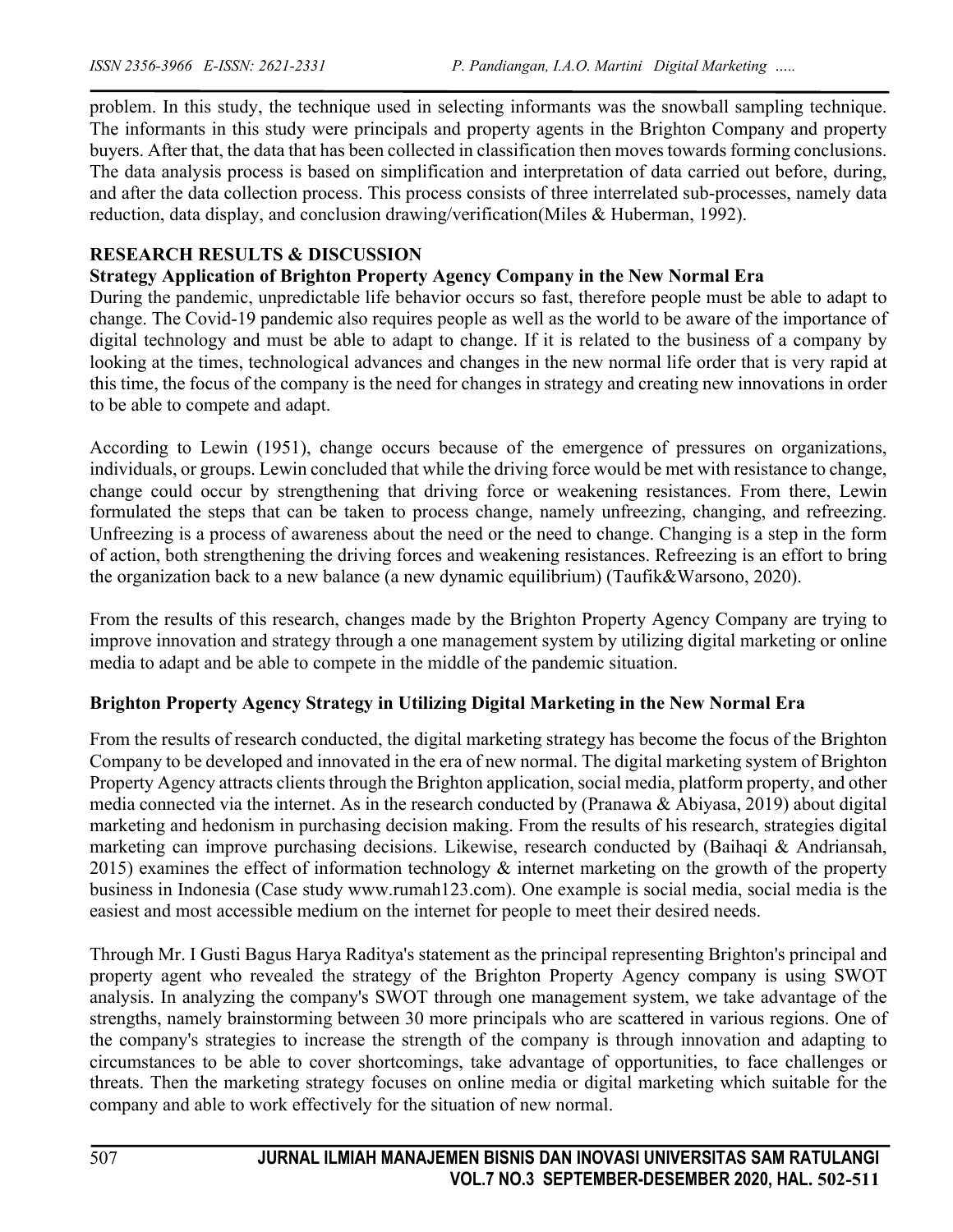Brighton's corporate strategy is in line with a book entitled International Business: The New Realities by (Cavusgil, Knight, & Riesenberger, 2017), namely developing a strategy, managers start by examining the company's specific strengths and weaknesses. Then analyze the special opportunities and threats facing the company. Once they understand the strengths, weaknesses, opportunities, and threats of the company, managers then decide which target customers, what product lines to offer, how best to deal with competitors, and how to generally configure and coordinate company activities around the world.

In the interview, Mr. Harya revealed that the main strength of the Brighton Company through a management system that is not yet owned by competitors is the one management system. Where the one management system from Brighton is applied through the Brighton Apps.



*User Interface of Brighton Application* **Source : Brighton Application**

What information is needed by a property agent and from the beginning before handling the client to the final stage of the transaction is on one hand, namely via cellphone. This strategy is considered very effective in the era of new normal.

### **CONCLUSIONS AND SUGGESTIONS**

### **Conclusion**

From the results of research conducted by researchers at the Brighton Property Agency Company with the title Digital Marketing Strategy Of Property Agents in the New Normal Era, it can be concluded that the Brighton Property Agency Company has implemented a strategy innovation digital marketing well through a one management system that is applied and able to compete with other similar companies during pandemic conditions and/or require adjustment when faced with the conditions of a new normal order (new normal). One of the successes of the Brighton Company in adjusting its strategy and being able to compete in the era of new normal is the strategy of analyzing the existing SWOT in the company and being analyzed directly by each of the principals by exchanging ideas, submitting input, and suggestions according to what is happening in the field in the branch he led so as to create the latest strategic innovations.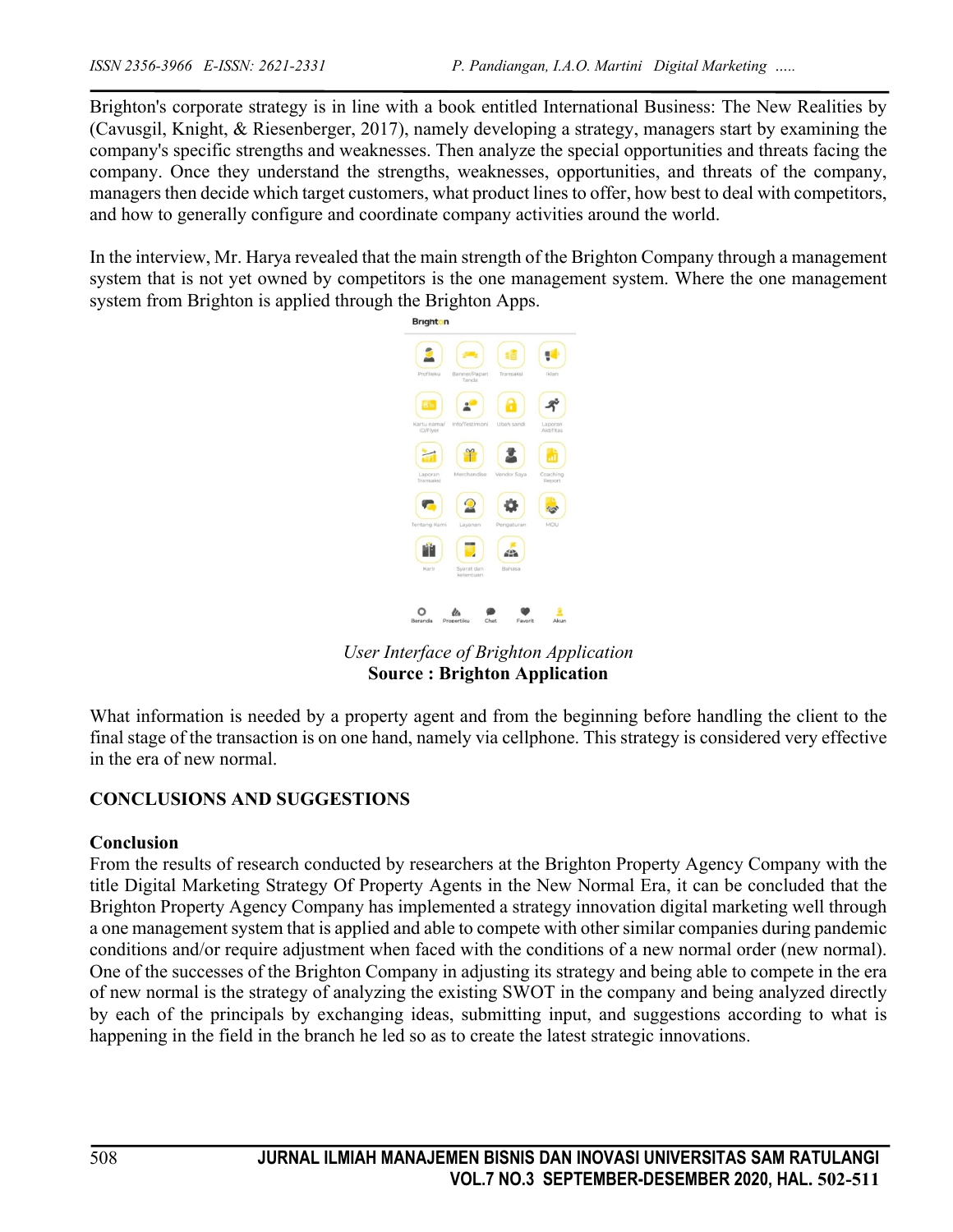#### **Suggestions**

Suggestions in this study are because property agents are work in the service sector, service is the main focus, so it is hoped that Brighton Property Agency Company will always maintain and improve human resources equally, especially property agents who have just joined in the hope of becoming a professional agent in terms of service to clients and then branding image is very important for property agent services, it is hoped that the Brighton Property Agency Company will remind its agents to increase advertising marketing more widely and before communicating with clients the property agent introduces himself from the Brighton Property Agency Company. Because there are still many people who do not know Brighton Company.

#### **DAFTAR PUSTAKA**

- Baihaqi, A., & Andriansah. (2015). Pengaruh Teknologi Informasi & Internet Marketing Terhadap Pertumbuhan Bisnis Properti di Indonesia. *Jurnal Informatika* , 1, 1.
- Cavusgil, S. T., Knight, G., & Riesenberger, J. (2017). *International Business: The New Realities.* United States: Pearson Education.
- Darma, G. S. (2019). *Kacamata Media, Kesuksesan Bersyarat.* Indonesia: Pustaka Larasan Press.
- Harjuno, D. K. (2016). *Hukum Properti.* Jakarta: PPHBI.
- Hill, C., Jones, G., & Galvin, P. (2004). *Strategic Management : An Integrated Approach (11th Edition).* Stamford: CT: Cengage Learning.
- Huseini, M., & Hutabarat, J. (2006). *Pengantar Manajemen Strategik Kontemporer : Strategik di Tengah Operasional.* Elex Media Komputindo.
- Hutauruk, D. M. (2018, Juli 18). *Kontan.co.id*. Retrieved Juni 17, 2020, from Kontan.co.id: https://amp.kontan.co.id/news/pemerintah-diminta-tertibkan-agen-properti-perorangan-dan-brokerasing
- Leonard, B. (2020, May 18). *Rumah.com*. Retrieved Juni 21, 2020, from Rumah.com: https://www.rumah.com/berita-properti/2020/5/188418/penerapan-strategi-baru-bagipengembang-untuk-siapkan-new-normal
- Mayasari, S. (2020, May 29). *Kontan.co.id*. Retrieved Juni 22, 2020, from Kontan.co.id: https://amp.kontan.co.id/news/pada-era-new-normal-pembeli-properti-prioritaskan-hunian-denganprotokol-kesehatan
- Miles, B., & Huberman, M. (1992). *Analisis Data Kualitatif Buku Sumber Tentang Metode-metode Baru.* Jakarta: UIP.
- Moleong, L. J. (2012). *Metodologi Penelitian Kualitatif.* Bandung: PT Remaja Rosdakarya.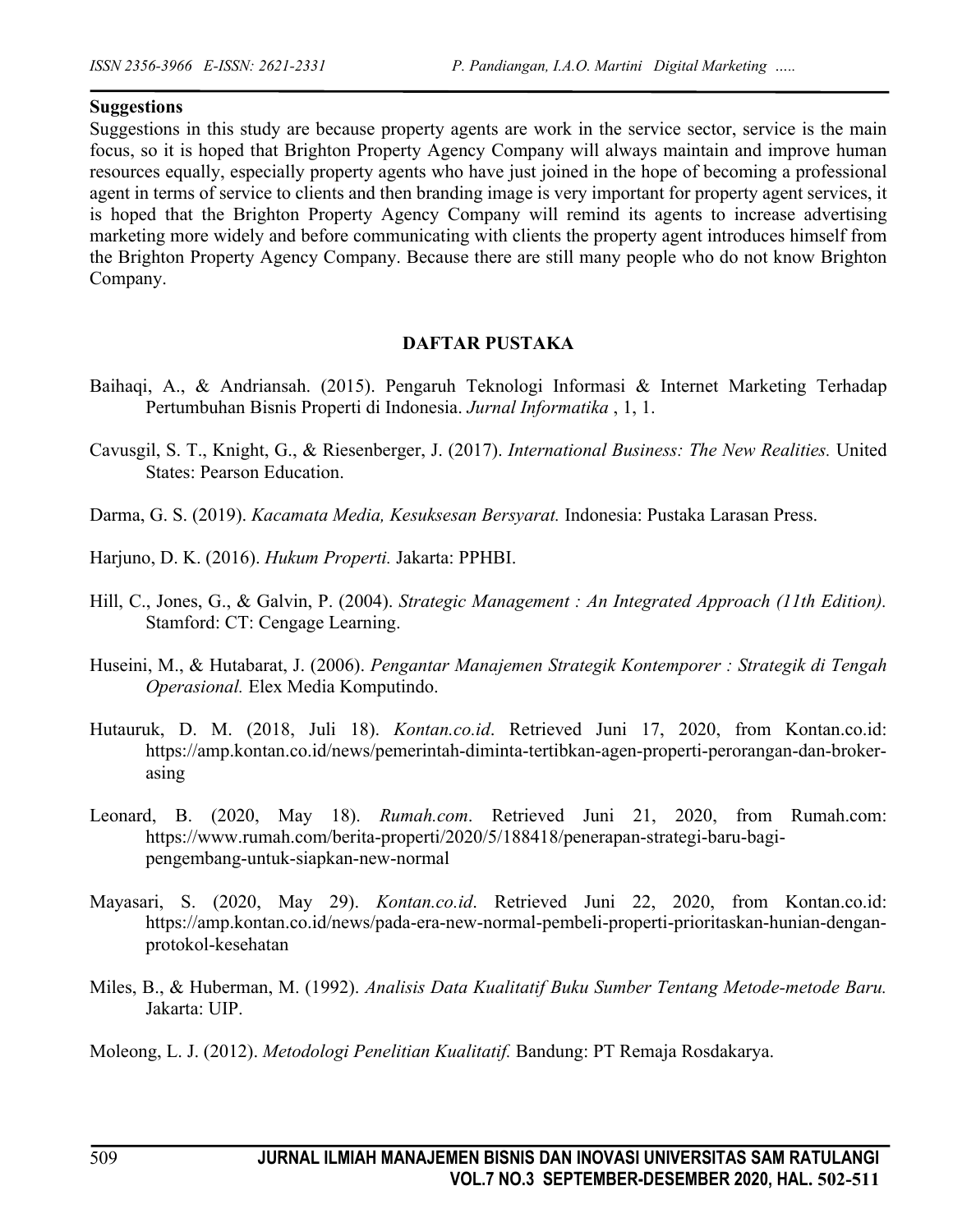- Nahal, R. (2019, Oktober 20). *Warta Nusantara*. Retrieved Juni 17, 2020, from Warta Nusantara: https://media-wartanusantara.id/2019/10/20/dpd-asosiasi-real-estate-broker-indonesia-arebi-baligelar-musyawarah-daerah-2019/
- Nashiruddin, M. I. (2019). Creating Competitive Advantage in the Turbulent Business Environment: Lesson Learned from Indonesia Telecommunication Industry. *Buletin Pos dan Telekomunikasi* , Vol. 17 No. 1, 31-46.
- Palallo, E. (2020, Juni 18). *Online Berita Kota Kendari*. Retrieved July 7, 2020, from Online Berita Kota Kendari: https://beritakotakendari.com/2020/06/konsep-new-normal-dan-teori-kurt-lewin/
- Pearce, J. A., & Robinson, R. B. (2008). *Manajemen Strategis : Formulasi, Implementasi dan Pengendalian, Edisi 10 (Penerjemah Yanivi Bachtian dan Cristine).* Jakarta: Salemba Empat.
- Pranawa, I. P., & Abiyasa, A. P. (2019). Digital Marketing dan Hedonisme Dalam Pengambilan Keputusan Pembelian. *Jurnal Manajemen Bisnis* , Volume 16, No. 4.
- Putra, I. G., & Darma, G. S. (2019). Is Bitcoin Accepted in Indonesia. *International Journal of Innovative Science and Research Technology* , 4 (2): 424-430.
- Rumah.com. (2020, May 13). *Rumah.com*. Retrieved Juni 17, 2020, from Rumah.com: https://www.rumah.com/berita-properti/2020/5/188270/pengembang-seperti-ini-yang-akan-cepatpulih-saat-pandemi-berakhir
- Rumah.com. (2020, Agustus 25). *Rumah.com*. Retrieved September 24, 2020, from www.rumah.com: https://www.rumah.com/berita-properti/2020/8/191742/properti-jadi-andalan-pemerintah-untukpertumbuhan-ekonomi
- Saputra, A. B. (2017). Analisis Kepuasan Pengguna Terhadap Pemanfaatan E-Commerce Sebagai Media Pemasaran Properti di Yogyakarta dan Jawa Tengah Menggunakan Metode EUCS. *Jurnal Penelitian Pers dan Komunikasi Pembangunan* , Vol.21 No. 2.
- Sarmawa, I. W. G., Widyani, A. A. D., Sugianingrat, I. A. P. W., & Martini, I. A. O. (2020). Ethical entrepreneurial leadership and organizational trust for organizational sustainability. *Cogent Business & Management*, *7*(1), 1818368.
- Sugiyono. (2018). *Metode Peneltian Kuantitatif, Kualitatif, dan R & D.* Bandung: CV. Alvabeta.
- Taufik, & Warsono, H. (2020). Birokrasi Baru untuk New Normal: Tinjauan Model Perubahan Birokrasi Dalam Pelayanan Publik di Era Covid-19. *Jurnal Ilmu Administrasi Publik* , Vol 2, Nomer 1.
- Thompson, A. A., Peteraf, M. A., Gamble, J. E., & Strickland, A. J. (2016). *Crafting and Executing Strategy : The Quest for Competitive Adventage : Concepts and Cases.* New York: McGraw-Hill Education.
- Tribun-bali.com. (2019, November 21). *Tribun-bali.com*. Retrieved Juni 17, 2020, from Tribun-bali.com: https://bali.tribunnews.com/2019/11/21/sukses-the-biggest-arebi-real-estate-summit-2019-dihadiri-800-broker-properti